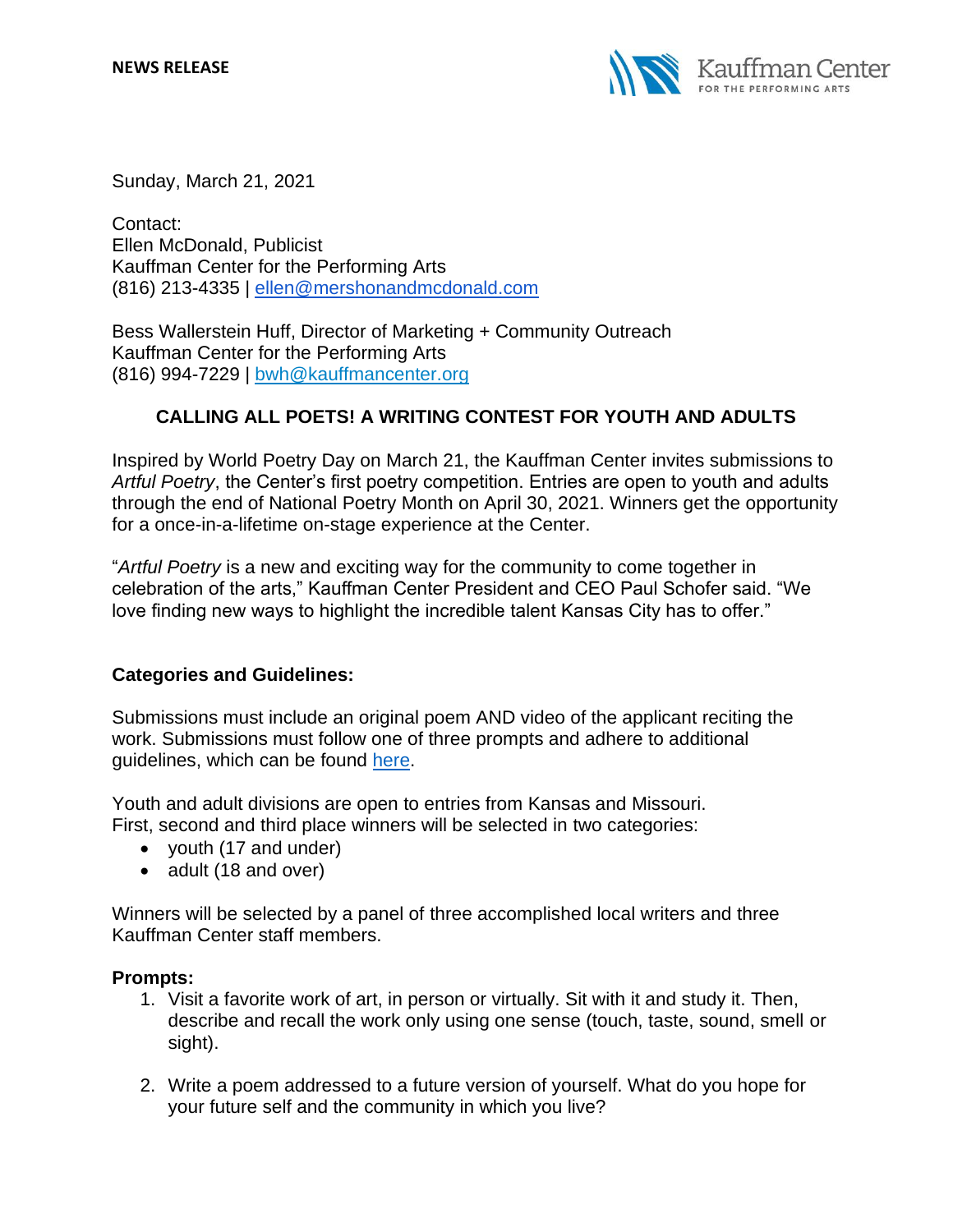

3. **3. Example 2. 1. EXECUTE: 1. EXECUTE: 1. EXECUTE: 1. EXECUTE: 1. EXECUTE: 1. EXECUTE: 1. EXECUTE: 1. EXECUTE: 1. EXECUTE: 1. EXECUTE: 1. EXECUTE: 1. EXECUTE: 1. EXE** Write about what community means to you and what is at the heart of a community.

# **Prizes**

Winners will have the opportunity to:

- Perform and record their winning poem on the Kauffman Center's stages.
- Be featured on the Center's website and social media channels.
- Have their work highlighted in a radio segment on Kansas City's KKFI Community Radio 90.1 FM program ARTSPEAK RADIO.

# **Timelines:**

Submissions are due by **11:59 p.m. April 30, 2021.** For more information and to enter the contest, visit our [webpage.](http://www.kauffmancenter.org/artful-poetry)

Winners will be notified by May 17, and filming will take place between May 29 and July 31, 2021.

# **Meet the Judges**

- Glenn North:
	- o Executive Director at Bruce R. Watkins Cultural Heritage Center.
	- o Inaugural Poet Laureate of the 18th and Vine Historic Jazz District.
- José Faus:
	- o Speaker, writer, visual artist and performer.
	- o Founding member of the Latino Writers Collective in Kansas City, Missouri.
	- o Board member for the Latino Writers Collective and Charlotte Street Foundation.
- Maria Vasquez Boyd:
	- o Producer, engineer and host of Kansas City's KKFI Community Radio 90.1 FM program ARTSPEAK RADIO.
	- o Painter, artist and writer.
	- o Founding member of the Latino Writers Collective in Kansas City, Missouri.